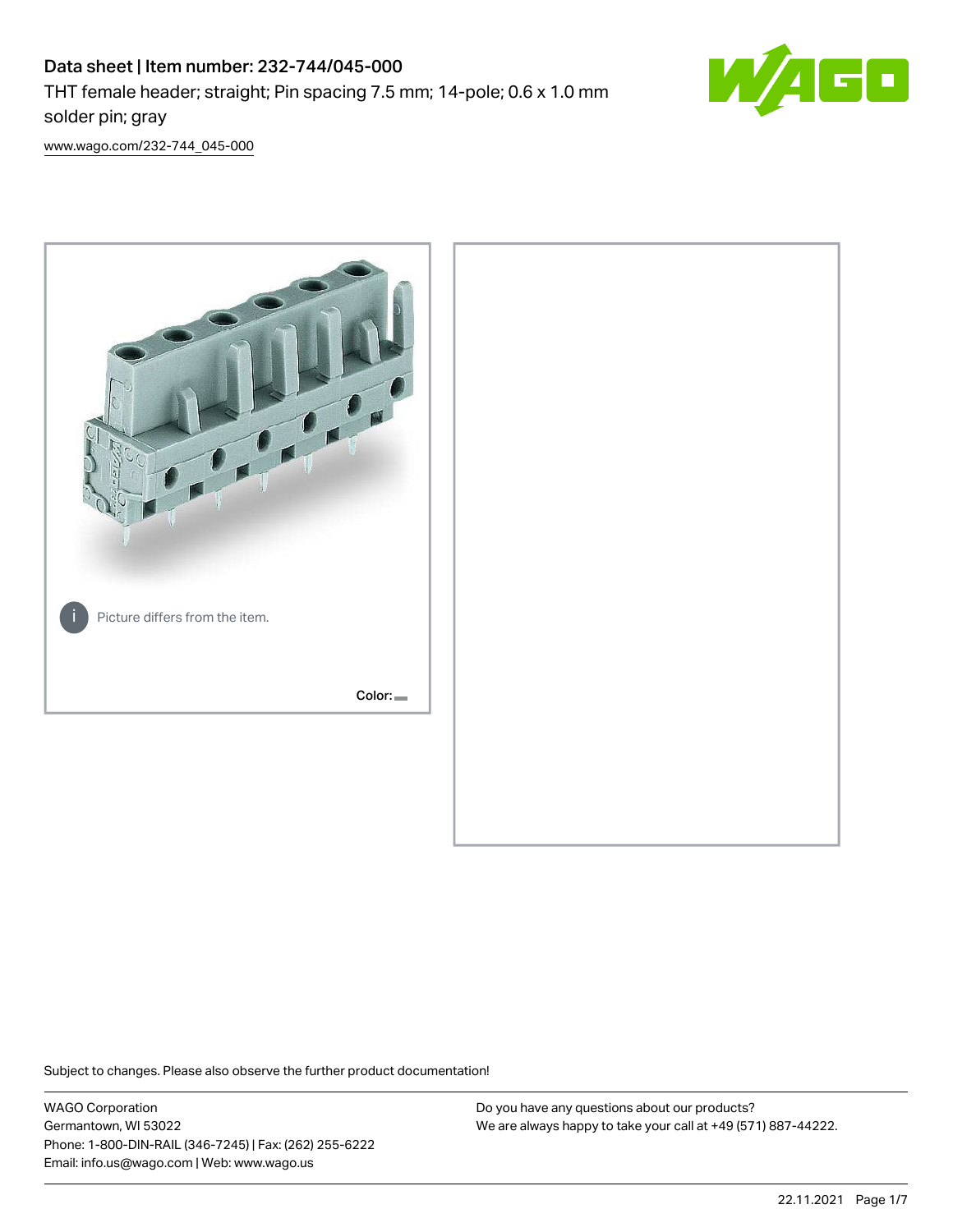

Dimensions in mm

L = (pole no. − 1) x pin spacing + 5 mm + 1.5 mm

2- to 3-pole female connectors – one latch only

### Item description

- **H** Horizontal or vertical PCB mounting via straight or angled solder pins
- For board-to-board and board-to-wire connections
- Touch-proof PCB outputs  $\blacksquare$
- $\blacksquare$ Easy-to-identify PCB inputs and outputs
- $\blacksquare$ With coding fingers

Subject to changes. Please also observe the further product documentation! Data

WAGO Corporation Germantown, WI 53022 Phone: 1-800-DIN-RAIL (346-7245) | Fax: (262) 255-6222 Email: info.us@wago.com | Web: www.wago.us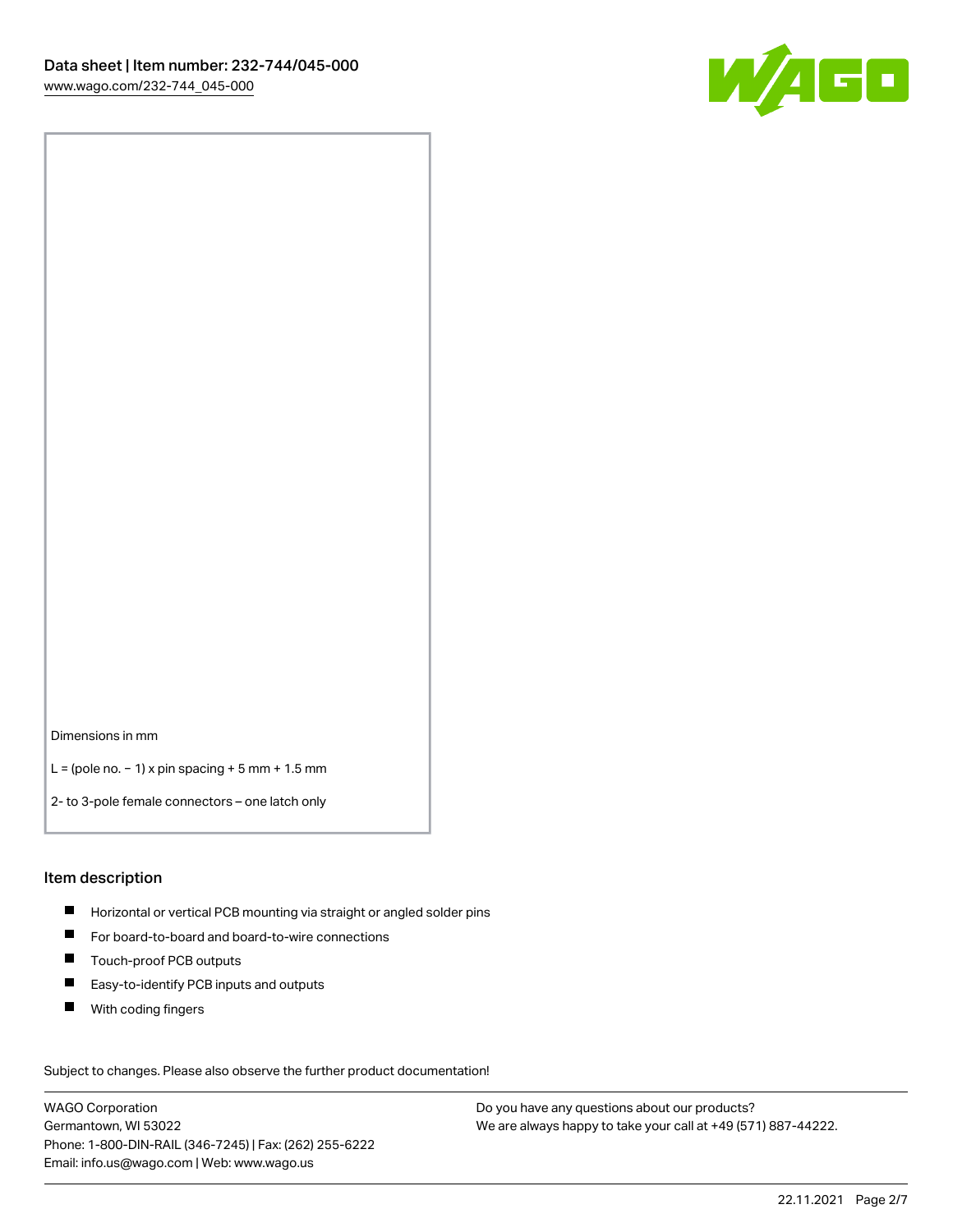W/AGO

## Data Notes

| Safety information 1 | The <i>MCS – MULTI CONNECTION SYSTEM</i> includes connectors<br>without breaking capacity in accordance with DIN EN 61984. When<br>used as intended, these connectors must not be connected<br>/disconnected when live or under load. The circuit design should<br>ensure header pins, which can be touched, are not live when<br>unmated. |
|----------------------|--------------------------------------------------------------------------------------------------------------------------------------------------------------------------------------------------------------------------------------------------------------------------------------------------------------------------------------------|
| Variants:            | Other pole numbers<br>3.8 mm pin projection for male headers with straight solder pins<br>Gold-plated or partially gold-plated contact surfaces<br>Other versions (or variants) can be requested from WAGO Sales or<br>configured at https://configurator.wago.com/                                                                        |

## Electrical data

### IEC Approvals

| Ratings per                 | IEC/EN 60664-1                                                       |
|-----------------------------|----------------------------------------------------------------------|
| Rated voltage (III / 3)     | 500 V                                                                |
| Rated surge voltage (III/3) | 6 <sub>k</sub> V                                                     |
| Rated voltage (III/2)       | 630 V                                                                |
| Rated surge voltage (III/2) | 6 <sub>kV</sub>                                                      |
| Nominal voltage (II/2)      | 1000V                                                                |
| Rated surge voltage (II/2)  | 6 <sub>k</sub> V                                                     |
| Rated current               | 12A                                                                  |
| Legend (ratings)            | (III / 2) $\triangleq$ Overvoltage category III / Pollution degree 2 |

## UL Approvals

| Approvals per                  | UL 1059 |
|--------------------------------|---------|
| Rated voltage UL (Use Group B) | 300 V   |
| Rated current UL (Use Group B) | 15 A    |
| Rated voltage UL (Use Group D) | 300 V   |
| Rated current UL (Use Group D) | 10 A    |

# Ratings per UL

| Rated voltage UL 1977 | 600 V |
|-----------------------|-------|
| Rated current UL 1977 |       |

Subject to changes. Please also observe the further product documentation!

| <b>WAGO Corporation</b>                                | Do you have any questions about our products?                 |
|--------------------------------------------------------|---------------------------------------------------------------|
| Germantown, WI 53022                                   | We are always happy to take your call at +49 (571) 887-44222. |
| Phone: 1-800-DIN-RAIL (346-7245)   Fax: (262) 255-6222 |                                                               |
| Email: info.us@wago.com   Web: www.wago.us             |                                                               |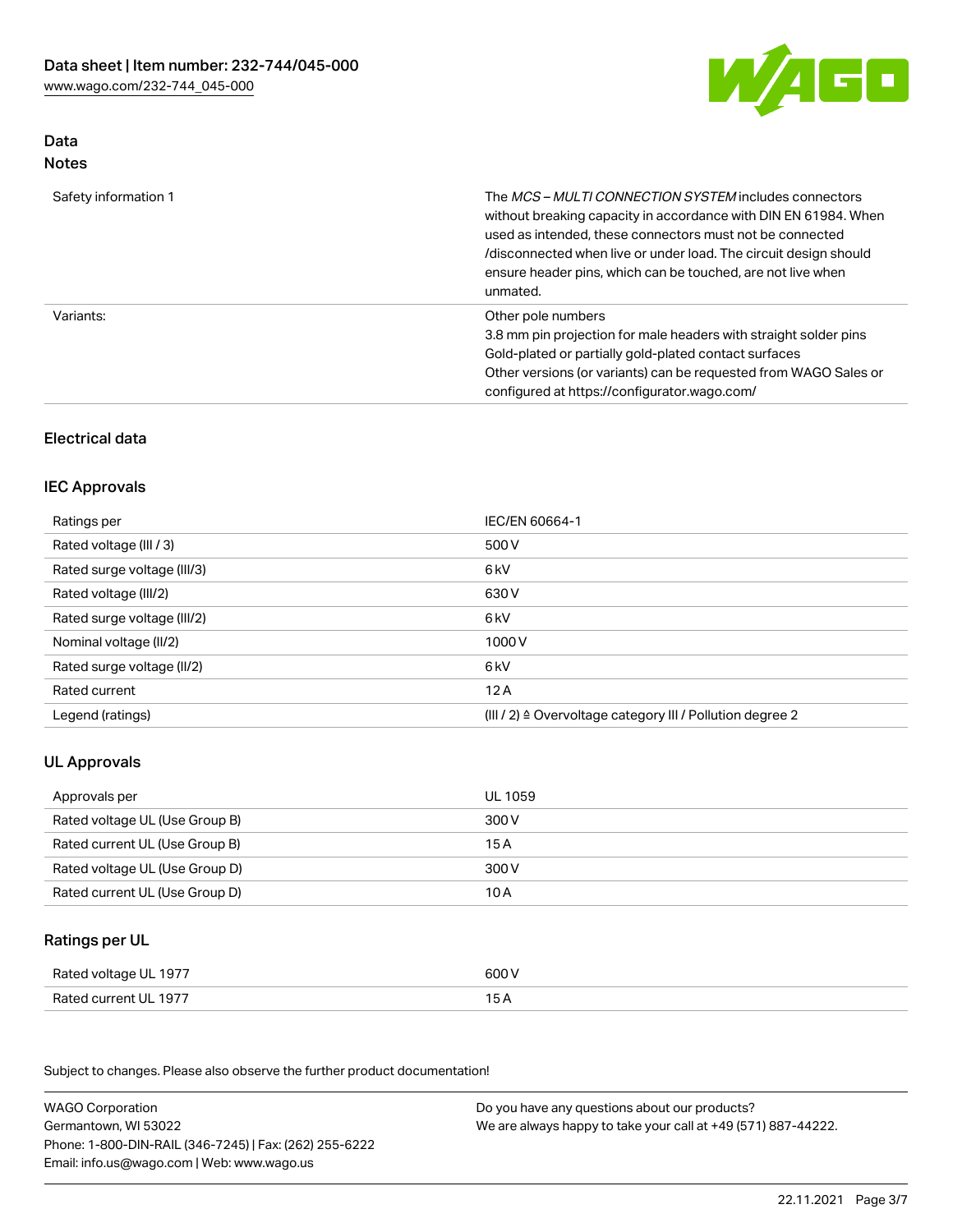

## CSA Approvals

| Approvals per                   | CSA   |
|---------------------------------|-------|
| Rated voltage CSA (Use Group B) | 300 V |
| Rated current CSA (Use Group B) | 15 A  |
| Rated voltage CSA (Use Group D) | 300 V |
| Rated current CSA (Use Group D) | 10 A  |

## Connection data

| Total number of potentials |  |
|----------------------------|--|
| Number of connection types |  |
| Number of levels           |  |

### Connection 1

| Number of poles |  |
|-----------------|--|
|                 |  |

# Physical data

| Pin spacing                          | 7.5 mm / 0.295 inch   |
|--------------------------------------|-----------------------|
| Width                                | 104 mm / 4.094 inch   |
| Height                               | 22.05 mm / 0.868 inch |
| Height from the surface              | 18.25 mm / 0.719 inch |
| Depth                                | 11.6 mm / 0.457 inch  |
| Solder pin length                    | 3.8 <sub>mm</sub>     |
| Solder pin dimensions                | $0.6 \times 1$ mm     |
| Drilled hole diameter with tolerance | $1.3$ $(+0.1)$ mm     |

## Plug-in connection

| Contact type (pluggable connector) | Female header |
|------------------------------------|---------------|
| Connector (connection type)        | for PCB       |
| Mismating protection               | No            |
| Mating direction to the PCB        | $90^{\circ}$  |
| Locking of plug-in connection      | Without       |

### PCB contact

| PCB Contact            | THT                                        |
|------------------------|--------------------------------------------|
| Solder pin arrangement | over the entire female connector (in-line) |

Subject to changes. Please also observe the further product documentation!

| <b>WAGO Corporation</b>                                | Do you have any questions about our products?                 |
|--------------------------------------------------------|---------------------------------------------------------------|
| Germantown, WI 53022                                   | We are always happy to take your call at +49 (571) 887-44222. |
| Phone: 1-800-DIN-RAIL (346-7245)   Fax: (262) 255-6222 |                                                               |
| Email: info.us@wago.com   Web: www.wago.us             |                                                               |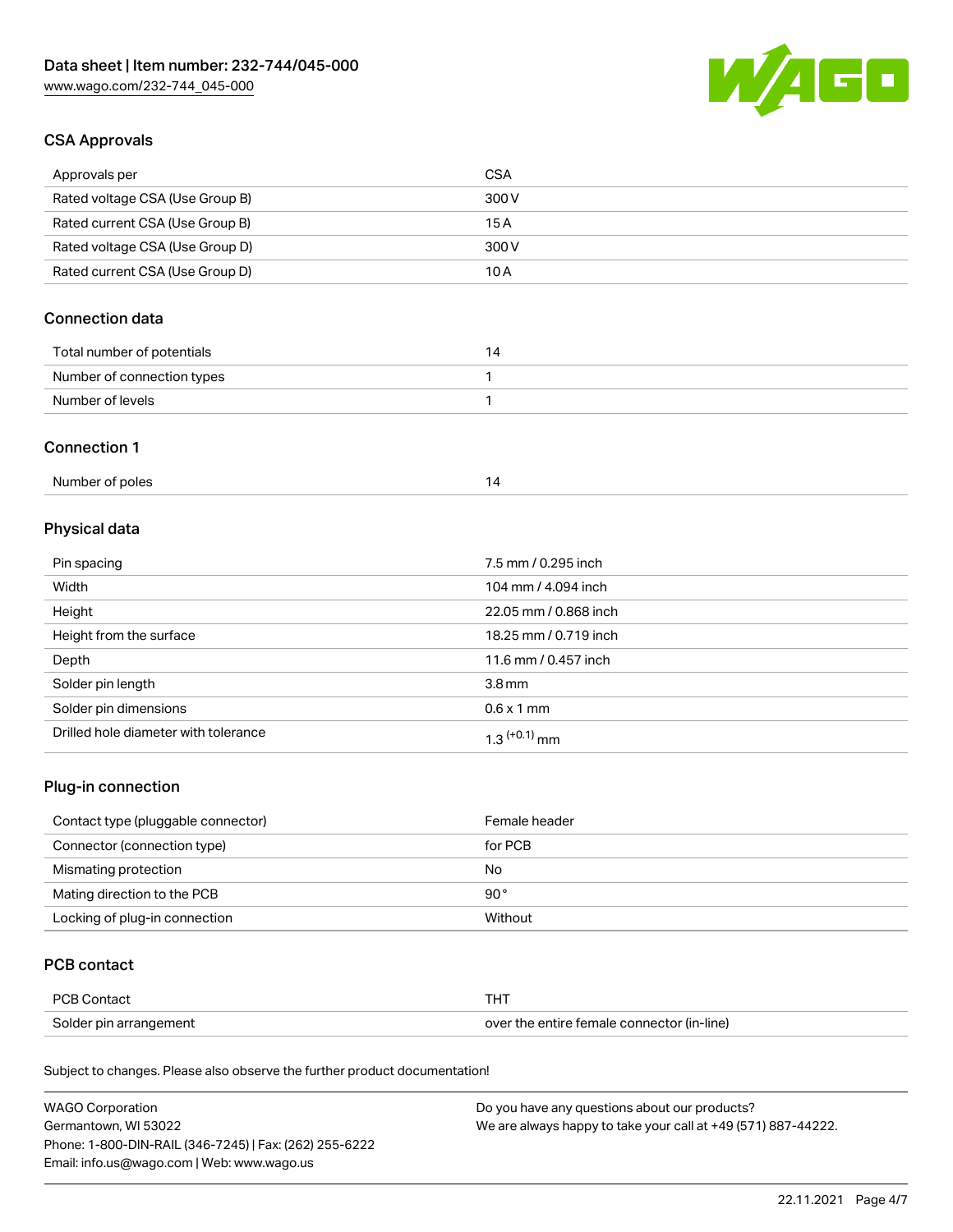

Number of solder pins per potential 1

#### Material data

| Color                       | gray             |
|-----------------------------|------------------|
| Material group              |                  |
| Insulation material         | Polyamide (PA66) |
| Flammability class per UL94 | V0               |
| Contact material            | Copper alloy     |
| Contact plating             | tin-plated       |
| Fire load                   | 0.305 MJ         |
| Weight                      | 15.4 g           |

### Environmental requirements

| Limit temperature range<br>. | . +85 °Ր<br>-60 |  |
|------------------------------|-----------------|--|
|------------------------------|-----------------|--|

### Commercial data

| PU (SPU)              | 10 Stück      |
|-----------------------|---------------|
| Packaging type        | box           |
| Country of origin     | <b>DE</b>     |
| <b>GTIN</b>           | 4055143034036 |
| Customs tariff number | 85366990990   |

### Approvals / Certificates

#### Ship Approvals

| Logo                                                                                                                                                                                                                                                                                                                                                                                                                                                                                | Approval                  | <b>Additional Approval Text</b> | Certificate<br>name |
|-------------------------------------------------------------------------------------------------------------------------------------------------------------------------------------------------------------------------------------------------------------------------------------------------------------------------------------------------------------------------------------------------------------------------------------------------------------------------------------|---------------------------|---------------------------------|---------------------|
| $\bigcirc\!\!\!\!\! \bigcirc\!\!\!\!\! \bigcirc\!\!\!\!\! \bigcirc\!\!\!\!\! \bigcirc\!\!\!\!\! \bigcirc\!\!\!\!\! \bigcirc\!\!\!\!\! \bigcirc\!\!\!\!\! \bigcirc\!\!\!\!\! \bigcirc\!\!\!\!\! \bigcirc\!\!\!\!\! \bigcirc\!\!\!\!\! \bigcirc\!\!\!\!\! \bigcirc\!\!\!\!\! \bigcirc\!\!\!\!\! \bigcirc\!\!\!\!\! \bigcirc\!\!\!\!\! \bigcirc\!\!\!\!\! \bigcirc\!\!\!\!\! \bigcirc\!\!\!\!\! \bigcirc\!\!\!\!\! \bigcirc\!\!\!\!\! \bigcirc\!\!\!\!\! \bigcirc\!\!\!\!\! \bigcirc\$ | BV<br>Bureau Veritas S.A. | IEC 60998                       | 11915/D0<br>BV      |
| <b>BUNEAU</b>                                                                                                                                                                                                                                                                                                                                                                                                                                                                       |                           |                                 |                     |

#### UL-Approvals

| Logo                                                                       | Approval                             | Additional Approval Text                      | Certificate<br>name |
|----------------------------------------------------------------------------|--------------------------------------|-----------------------------------------------|---------------------|
| $\boldsymbol{\theta}$                                                      | UR<br>Underwriters Laboratories Inc. | <b>UL 1059</b>                                | E45172              |
|                                                                            | <b>UR</b>                            | <b>UL 1977</b>                                | E45171              |
| Subject to changes. Please also observe the further product documentation! |                                      |                                               |                     |
| WAGO Corporation                                                           |                                      | Do you have any questions about our products? |                     |

Germantown, WI 53022 Phone: 1-800-DIN-RAIL (346-7245) | Fax: (262) 255-6222

Email: info.us@wago.com | Web: www.wago.us

We are always happy to take your call at +49 (571) 887-44222.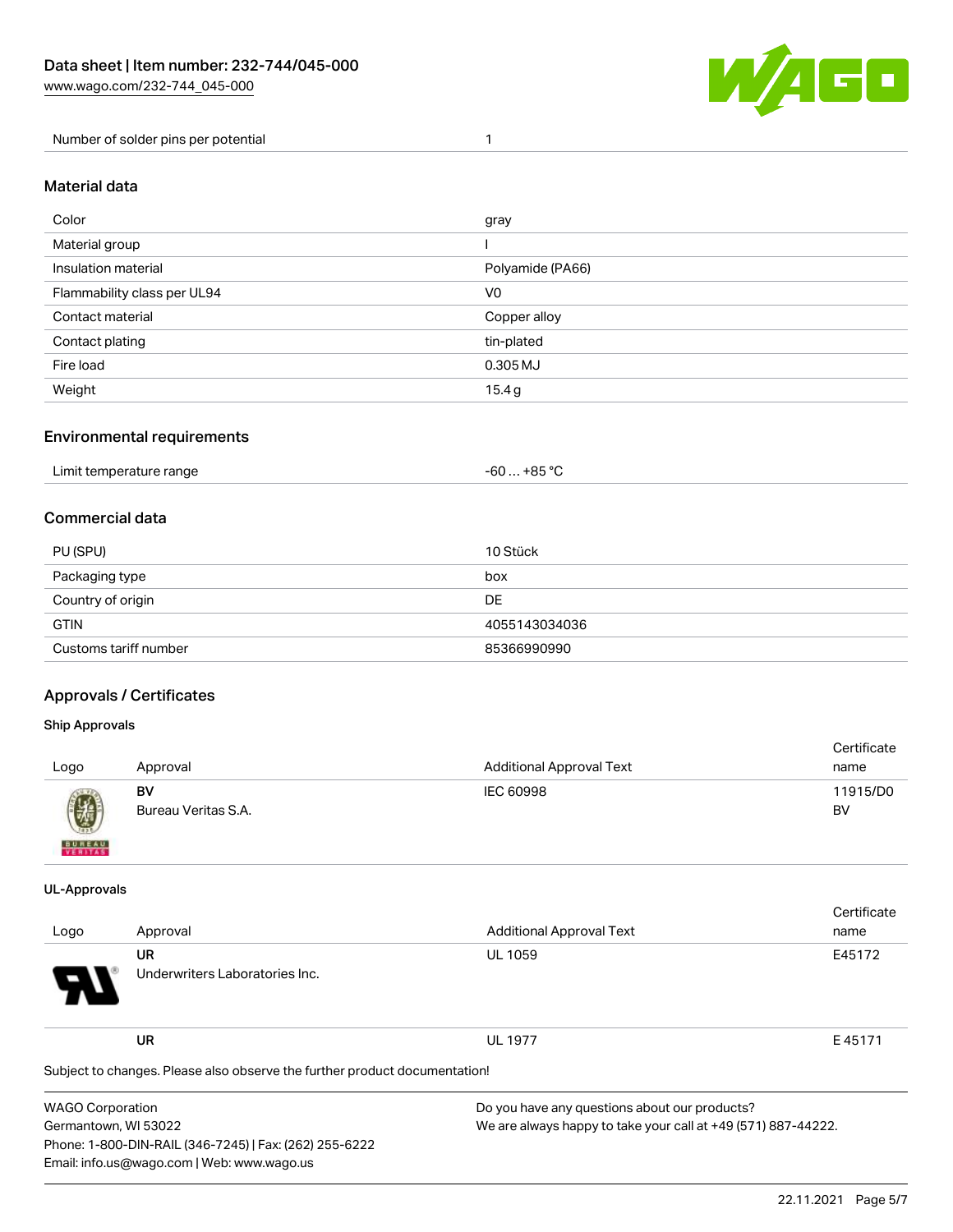



Underwriters Laboratories Inc.

### Optional accessories

Testing accessories

| Testing accessories                                                                                                                                                    |                                                                            |            |                      |                      |  |
|------------------------------------------------------------------------------------------------------------------------------------------------------------------------|----------------------------------------------------------------------------|------------|----------------------|----------------------|--|
|                                                                                                                                                                        | Item no.: 210-136<br>Test plug; 2 mm Ø; with 500 mm cable                  |            |                      | www.wago.com/210-136 |  |
| Item no.: 231-662<br>Test plugs for female connectors; for 7.5 mm and 7.62 mm pin spacing; 2,50 mm <sup>2</sup> ; light gray                                           |                                                                            |            | www.wago.com/231-662 |                      |  |
| <b>Downloads</b><br>Documentation                                                                                                                                      |                                                                            |            |                      |                      |  |
| <b>Additional Information</b><br>Technical explanations                                                                                                                |                                                                            | 2019 Apr 3 | pdf<br>2.0 MB        | Download             |  |
| <b>CAD</b> files                                                                                                                                                       |                                                                            |            |                      |                      |  |
| PCB Design                                                                                                                                                             |                                                                            |            |                      |                      |  |
|                                                                                                                                                                        | Symbol and Footprint 232-744/045-000                                       |            | <b>URL</b>           | Download             |  |
| CAx data for your PCB design, consisting of "schematic symbols and PCB footprints",<br>allow easy integration of the WAGO component into your development environment. |                                                                            |            |                      |                      |  |
| Supported formats:                                                                                                                                                     |                                                                            |            |                      |                      |  |
| H                                                                                                                                                                      | Accel EDA 14 & 15                                                          |            |                      |                      |  |
|                                                                                                                                                                        | Altium 6 to current version                                                |            |                      |                      |  |
| П                                                                                                                                                                      | Cadence Allegro                                                            |            |                      |                      |  |
|                                                                                                                                                                        | DesignSpark                                                                |            |                      |                      |  |
|                                                                                                                                                                        | Eagle Libraries                                                            |            |                      |                      |  |
| H.<br>KiCad                                                                                                                                                            |                                                                            |            |                      |                      |  |
|                                                                                                                                                                        | Mentor Graphics BoardStation                                               |            |                      |                      |  |
| <b>The State</b>                                                                                                                                                       | Mentor Graphics Design Architect                                           |            |                      |                      |  |
| ш                                                                                                                                                                      | Mentor Graphics Design Expedition 99 and 2000                              |            |                      |                      |  |
|                                                                                                                                                                        | Subject to changes. Please also observe the further product documentation! |            |                      |                      |  |